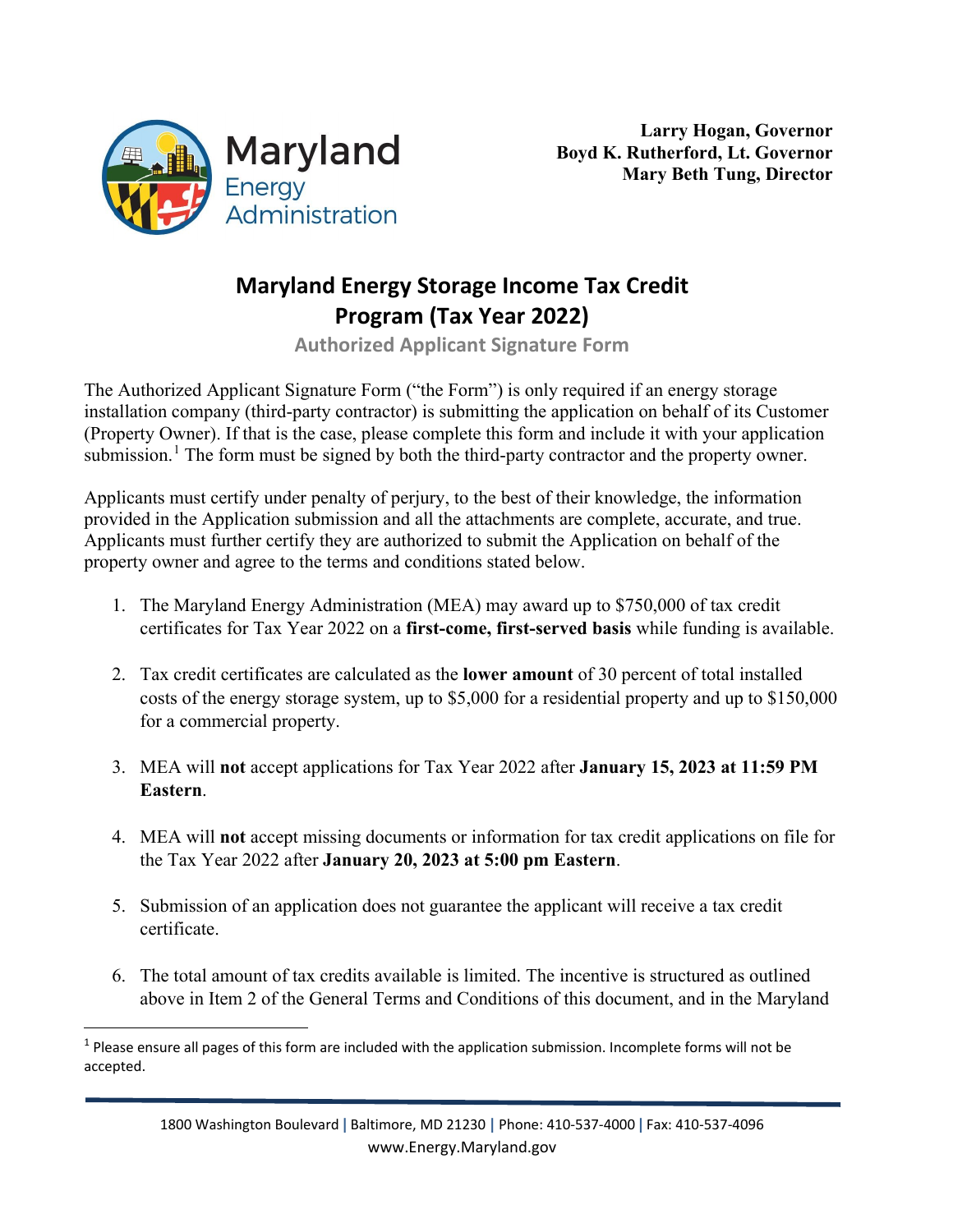Energy Storage Income Tax Credit Program documents in accordance with the [Annotated](http://mgaleg.maryland.gov/mgawebsite/Laws/StatuteText?article=gtg§ion=10-719&enactments=false)  [Code of Maryland Article - Tax - General §10–719](http://mgaleg.maryland.gov/mgawebsite/Laws/StatuteText?article=gtg§ion=10-719&enactments=false) and [Code of Maryland Regulations](http://www.dsd.state.md.us/COMAR/SubtitleSearch.aspx?search=14.26.07.*)  [\(COMAR\) 14.26.07.](http://www.dsd.state.md.us/COMAR/SubtitleSearch.aspx?search=14.26.07.*)

- 7. Energy storage systems must be installed at a residential or commercial property located within the State of Maryland.
- 8. The residential property where an energy storage system is installed must be the primary residence of the property owner. MEA will verify proof of primary residence via the [Maryland Department of Assessments and Taxation's \(SDAT\)](http://dat.maryland.gov/Pages/default.aspx) online [Real Property Data](https://sdat.dat.maryland.gov/RealProperty/Pages/default.aspx)  [Search](https://sdat.dat.maryland.gov/RealProperty/Pages/default.aspx) tool.
- 9. MEA may require applicants to submit personal information which provides proof of the applicant's identity, property ownership, and primary residence before issuing an energy storage tax credit certificate. Failure to submit these documents, if requested, in a timely manner may impact your success in being awarded an energy storage tax credit certificate. Applicants have the right to inspect, amend, or correct personal records created by MEA containing such personal information. MEA, subject to the Maryland Public Information Act, does not share personal information with any other entity.
- 10. MEA and its representatives, subject to the Maryland Public Information Act, and other applicable laws, will not divulge confidential financial or commercial information or trade secrets. Applicants should identify information that contains trade secrets or confidential financial or commercial information
- 11. If an applicant fails to provide all information and/or documentation MEA deems necessary to process and evaluate the application in a timely manner, MEA shall notify the applicant in writing (including email) of the application's missing information and/or documentation.
- 12. MEA will allow the applicant to submit any missing information or documentation within 45 calendar days of the date of the written correspondence (including email) notifying the applicant of the incomplete application, or by January 20, 2023, whichever occurs first.
- 13. Any applicant that fails to provide missing information or documentation to MEA within 45 calendar days, or by January 20, 2023, whichever occurs first, shall have their application rejected. Applicants may reapply to the program for the Tax Year 2022 energy storage tax credit if time allows and tax credits are still available.
- 14. It is within MEA's sole discretion to determine if an energy storage system is eligible for a residential or commercial tax credit.
- 15. Energy storage system installations must be completed during Tax Year 2022 (January 1, 2022 - December 31, 2022). For an energy storage system to be considered "complete," the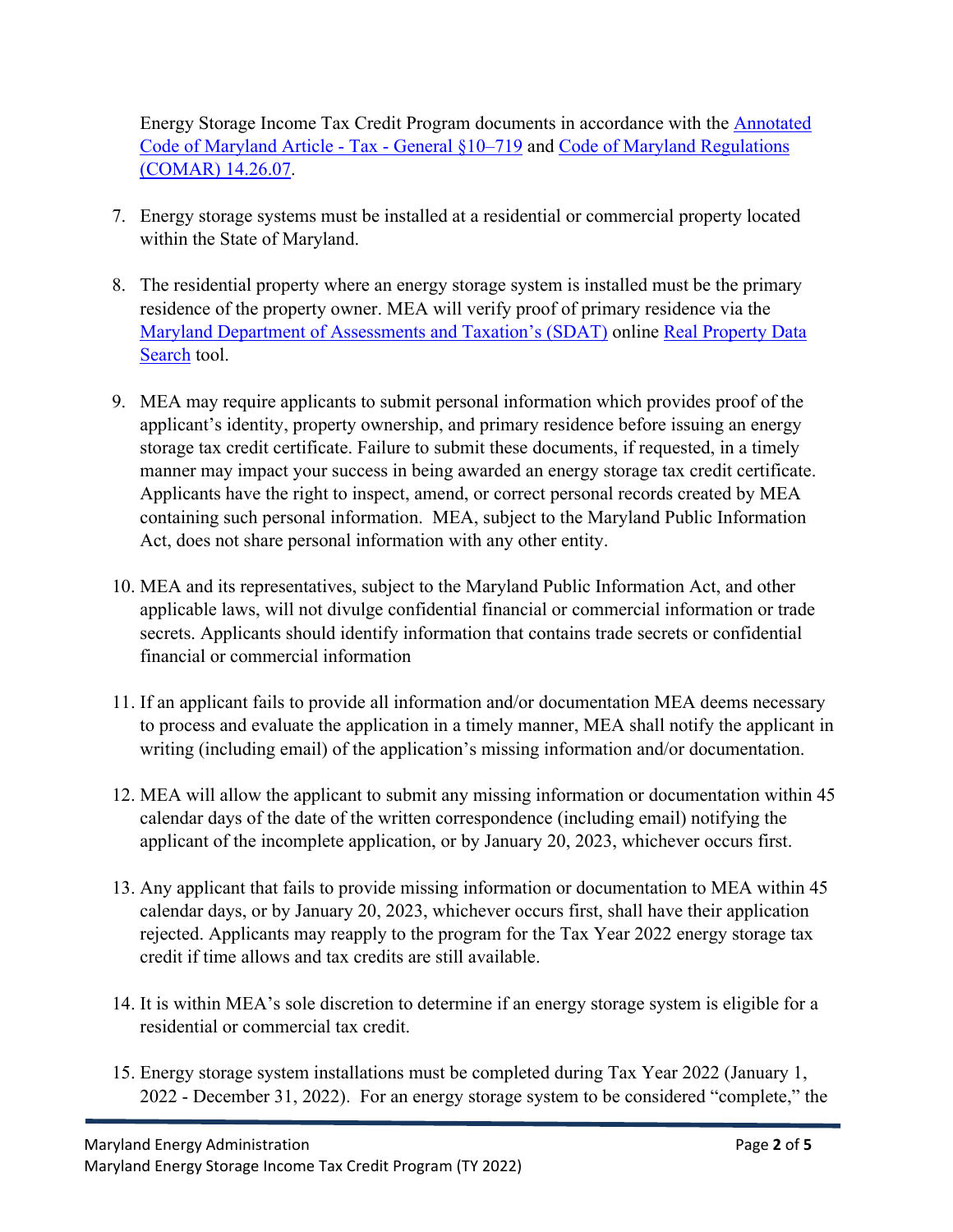system must be fully operational and pass all necessary permit inspections. If an energy storage system was installed in Tax Year 2021 (January 1, 2021 to December 31, 2021), but the final inspection or permission to operate approval was not received until Tax Year 2022, MEA will consider the energy storage system completed in Tax Year 2022, and the system will be eligible for a tax credit in Tax Year 2022.

- 16. Tax credits issued in Tax Year 2022 may not be claimed for energy storage systems completed before January 1, 2022 or after December 31, 2022.
- 17. If an initial Reserved Tax Credit Allocation is oversubscribed, but funding remains available in another Allocation, eligible applicants will be placed into a waitlist queue for Tax Year 2022. MEA will remove the Reserved Tax Credit Allocations on July 1, 2022. Applicants that were placed onto the waitlist will be issued tax credit certificates in the order MEA received the applications. If the program utilizes the full \$750,000 of tax credit certificates for TY 2022 before July 1, 2022, applicants placed onto the waitlist in Tax Year 2022 cannot be carried over to Tax Year 2023. Under no circumstances will more than \$750,000 in energy storage tax credit certificates be awarded for a single Tax Year.
- 18. Energy storage systems must meet the requirements of all Federal, State, and local laws, regulations, ordinances, and all other legally binding requirements, including applicable building codes as well as interconnection with the local electric utility and PJM Interconnection, if applicable.
- 19. Qualifying energy storage systems shall maintain certain safety criteria including:
	- A. Utilize equipment certified by a nationally recognized testing laboratory (NRTL) that is listed on the US Department of Labor's, Occupational Safety and Health Administration's NRTL Program;
	- B. Be installed by a licensed professional (e.g., a licensed electrician for electrical systems); and,
	- C. Be in compliance with all applicable building and fire codes.
- 20. Commercial taxpayers are limited to one energy storage tax credit certificate in Tax Year 2022.
- 21. Residential taxpayers are limited to one energy storage tax credit certificate, regardless of tax year.
- 22. Energy storage tax credit certificates are limited to one per property address, regardless of tax year.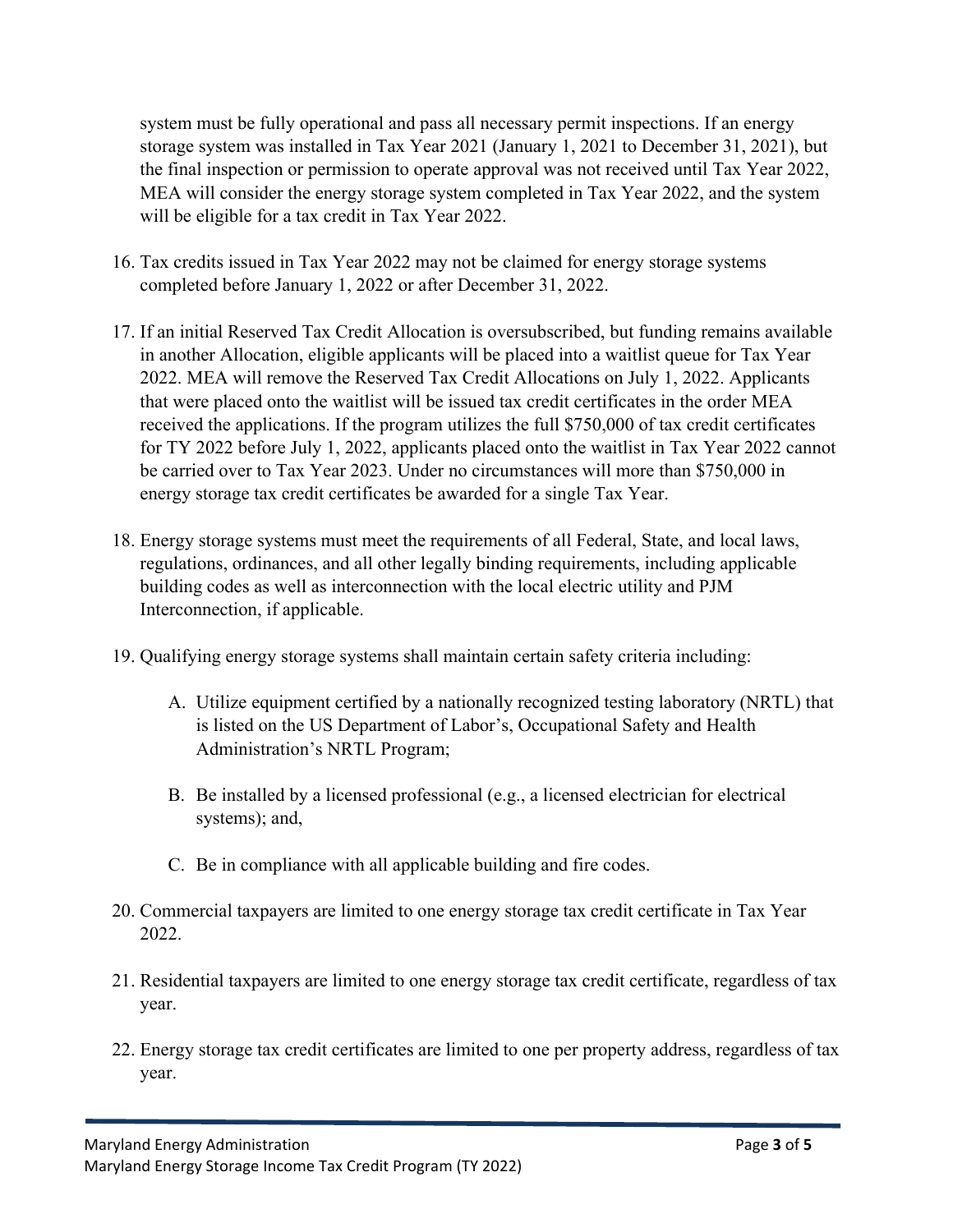- 23. Energy storage tax credits shall be applied to Maryland State Income Tax Liability.
- 24. Any unused amount of an energy storage tax credit may not be carried over to any other future tax year.
- 25. Energy storage tax credits are non-refundable.
- 26. Energy storage tax credits may not be claimed for the following types of energy storage systems:
	- A. Mobile energy storage systems including, but not limited to, electric vehicles and recreational camping equipment.
	- B. An electric hot water heater, except for those participating in a demand response program.
- 27. Energy storage systems that receive grant funding from the Game Changers Grant Program, the Resiliency Hub Grant Program, or any other program offered by MEA are ineligible to receive a tax credit certificate from this Program.
- 28. Applicants and recipients shall allow MEA or its representative(s) direct access to energy storage systems for which the applicant is requesting or has received an energy storage tax credit for the purposes of verifying all claims and representations.
- 29. MEA or its representative(s) may use photos and video of an applicant's facility, and energy storage system data provided in the application package, for marketing, publicity, and advertising purposes. MEA shall provide the applicant an opportunity to review, approve, and consult with MEA to assure that a written case study, photo or video taken of its facility will not disclose confidential personal or business information.
- 30. MEA and its contractors make no representation or warranty and assume no liability with respect to quality, safety, performance, or other aspect of any design, system, or appliance installed pursuant to this application, and expressly disclaim any such representation, warranty, or liability.
- 31. Program Terms & Conditions are subject to change.

## **Authorized Applicant** (Homeowner or Customer Contact)